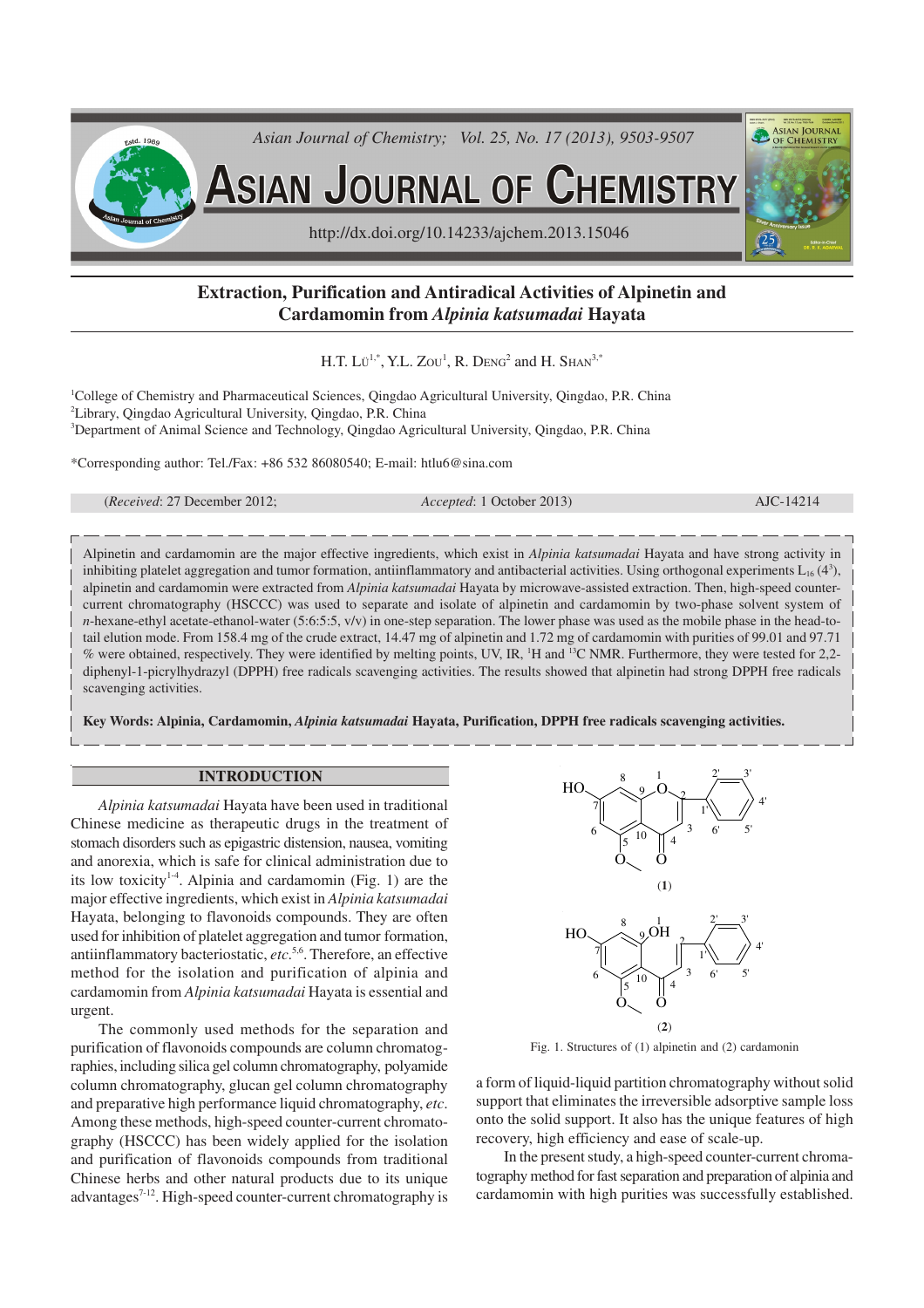The extraction and isolation conditions were optimized. Their chemical structures were tested and confirmed by melting points, UV, IR, <sup>1</sup>H and <sup>13</sup>C NMR. In addition, the purified alpinetin and cardamomin were tested for DPPH free radicals scavenging activities.

## **EXPERIMENTAL**

High-speed counter-current chromatography was performed using a TBE-300A high-speed counter-current chromatography unit (Shanghai Tauto Biotechnique Company, China) with a series of three multilayer preparative coils (i.d of the polytetrafluoroethylene tube =  $1.6$  mm, total volume =  $260$ mL) and a 20 mL sample loop. The β value ranged from 0.6 at the internal layer to 0.8 at the external layer, where  $\beta = r/R$ with r the distance from the coil to the holder shaft and R the revolution radius or the distance between the holder axis and central axis of the centrifuge. The revolution speed of the apparatus can be adjusted in the range between 0 and 1000 rpm. The HSCCC instrument was assembled by ÄKTA prime system (Amersham, USA) with a UV absorbance detector to monitor the effluent, a PrimeViewTM workstation (Amersham, USA) to collect the data and a MultiTemp III constant-temperature circulating implement (Thermo Heake GmbH, Germany) to control the separation temperature.

The HPLC system was an Agilent 1100 system, equipped with a G1311A solvent delivery unit, a G1314A UV detector, an Agilent temperature control module, a sample injector with 20 µL injection loop, an Eclipse XDB-C<sub>18</sub> (150 mm × 4.6 mm, i.d., 5 µm) analytical column and an Agilent HPLC workstation (Agilent Technologies, Santa Clara, CA, USA).

Alpinia, cardamomin and ritin were purchased from National Institutes for Food and Drug Control (Beijing, China). *n*-Hexane, ethyl acetate, ethanol, acetic acid, chloroform, *n*-butanol, methanol and 2,2-diphenyl-1-picrylhydrazyl (DPPH) were of HPLC grade and purchased from the Institute of Jinan Chemical Industry (China). Water used was purified by Cascada Laboratory Water Systems (18.2 MΩ cm) (Pall Life Sciences, Ann Arbor, MI, USA). *Alpinia katsumadai* Hayata was purchased from local drug store in Qingdao, China.

**Preparation of the crude sample:** Using microwaveassisted method, the extraction conditions of alpinetin and cardamomin from *Alpinia katsumadai* Hayata were optimized by means of orthogonal tests. According to these experiments, *Alpinia katsumadai* Hayata was dried to constant weight and then pulverized to a powder. One gram of the powder was extracted two times (12 min for each time) with 24 mL of 100 % ethanol (12 mL for each time) at 800W. Then, the extracts were combined and evaporated to dryness by rotary evaporation. The residues were suspended in 20 mL water by sonication and extracted with 20 mL ethyl acetate two times. All the ethyl acetate extracts were combined and concentrated to dryness by rotary evaporation. Finally, 158.4 mg of the crude extract was obtained and stored at -20 ºC for subsequent HSCCC isolation and separation.

**High-speed counter-current chromatography solvent system:** A number of two-phase solvent systems were tested by changing the ratios of the individual solvents to obtain the optimum composition. The K values were determined according

to the literature 7 . About 1 mg of crude extract were put into a 10 mL test tube, to which 1 mL of each phase of the preequilibrated two-phase solvent system were added. The solution was shaken vigorously and then centrifuged. Both the upper phase and the lower phase were analyzed by HPLC. The K values of alpinia and cardamomin were obtained according to the peak areas by the equation:  $K = A/B$ , where A was the peak area of the upper phase, B was the peak areas of lower phase.

The two-phase solvent system was prepared by mixing *n*-hexane:ethyl acatate:ethanol:water (5:6:5:5, v/v) thoroughly equilibrated in a separation funnel at room temperature. Two phases were separated shortly before use and degassed by sonication for 10 min.

**High-speed counter-current chromatography separation:** The multilayer coiled column was first completely filled with the upper (stationary) phase using the ÄKTA prime plus system. Then the apparatus was rotated at 850 rpm in the head-to-tail elution mode and the lower phase was pumped into the column at a flow rate of 1.5 mL min<sup>-1</sup>. The separation temperature was set at 25 ºC. After hydrodynamic equilibrium was reached, indicated by the emergence of the mobile phase front, 20 mL of the sample solution containing 158.4 mg of the crude extract was injected. The effluent from the outlet of the column was continuously monitored at 280 nm and the chromatogram was recorded. Peak fractions were manually collected according to the chromatogram and analyzed by HPLC. Each fraction was evaporated to dryness under reduced pressure and stored at 4 ºC. After the separation was completed, the retention of the stationary phase relative to the total column capacity was computed from the volume of the stationary phase collected from the column.

**Analysis and identification of target compound by HPLC:** The crude extract and each fraction corresponding to various portions of the major peaks in HSCCC were analyzed by HPLC. The HPLC analysis was performed on an Agilent Eclipse XDB-C<sub>18</sub> column (150 mm  $\times$  4.6 mm, i.d., 5 µm) with gradient elution at a column temperature of 30 ºC. The gradient elution began with 52 % methanol, 48 % acetic acid (1 %) for 16 min, then to 62 % methanol, 38 % acetic acid (1 %) and kept for 44 min, finally returned to the initial conditions at a constant flow-rate of 1.0 mL/min. The peak elution was monitored at 286 nm fou the first 16 min, then to 346 nm. The purities of the collected fractions were determined by HPLC based on the peak area of the target species normalised to the sum of all observed peaks. The analytical curves of alpinetin and cardamomin were c (mg/L) =  $5.6 \times 10^{-5} \times A - 2.1$  and c  $(mg/L) = 1.1 \times 10^{-5} \times A - 2.1$ , respectively, where c was the concentration of alpinetin or cardamomin and A was the peak area. Both of their linearities were in the concentration range of 2.0-200.0 mg/L with a correlation coefficient of 0.9999.

Target compounds were identified by melting points, UV, IR,  ${}^{1}H$  and  ${}^{13}C$  NMR spectra as well as by comparing their HPLC retention time and UV spectra with those of the standards. The IR spectra were recorded on a Nicolet IR 200 spectrometer (USA). <sup>1</sup>H and <sup>13</sup>C NMR spectra were measured in dimethyl sulphoxide (DMSO)-*d*6 on a JNM ECP-600 spectrometer (JEOL, Japan) with tetramethylsilane (TMS) as internal standard.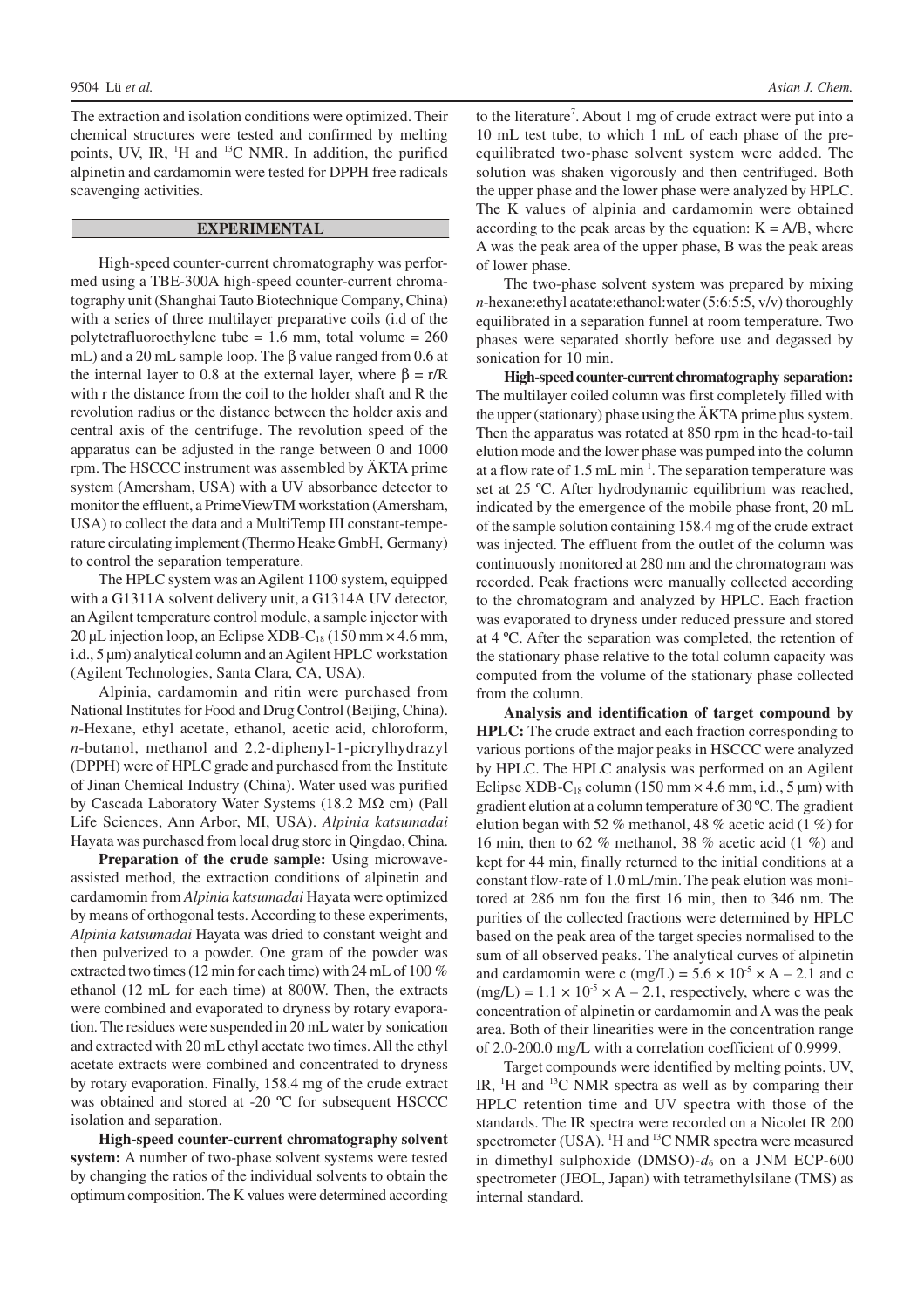**DPPH free radical scavenging test:** A solution of DPPH was prepared by dissolving 10 mg DPPH in 1 L of anhydrous ethanol and the solution was kept in the dark at 4 ºC.

The potency of alpinetin and cardamomin in scavenging free radicals from DPPH was tested<sup>13</sup>. Rutin was prepared at 1 mg/mL as the reference standard. The percentages of free radicals scavenged by alpinetin, cardamomin and rutin were calculated. Concentrations of alpinetin, cardamomin and rutin that scavenged 50 % of DPPH free radicals were interpolated from the graph of percentage of free radicals scavenged against sample concentration:  $SE_{DPPH} = (A_c - A_s)/A_c \times 100\%$ , where  $SE<sub>DPPH</sub>$  is DPPH scavenging effect,  $A<sub>c</sub>$  is the absorbance at 517 nm of the control reaction containing all reagents except the test compound and As is the absorbance at 517 nm of reaction containing test compound.

A dose response curve was plotted to determine the  $IC_{50}$ values.  $IC_{50}$  is defined as the concentration sufficient to obtain 50 % of a maximum scavenging capacity. All tests and analyses were run in triplicate and averaged.

## **RESULTS AND DISCUSSION**

**Optimisation of sample extraction:** An orthogonal L<sub>16</sub> (4<sup>5</sup> ) test design was applied to select the optimum extraction parameters of alpinetin and cardamomin from *Alpinia katsumadai* Hayata by microwave-assisted extraction. A combination of five factors (ethanol concentration, extraction time, number of repeat extractions, solid-liquid ratio and extraction power) with different levels was tested. Based on the results of these experiments (Table-1), the optimum extracting conditions were 100 % ethanol, 12 times solidliquid ratio, power 800W, extracted 12 min and two times. After extracted with ethyl acetate, the contents of alpinetin and cardamomin were 10.15 and 1.27 % in the crude extract, respectively (Fig. 2).



Fig. 2. HPLC chromatogram of the crude extract

**Selection of solvent system:** A series of experiments were performed to optimize the two-phase solvent system for HSCCC separation. All the selected two-phase solvent systems could form two phases with acceptable volume ratios to avoid wastage and the settling time was less than 20 s. Among them, when chloroform:methanol:water, chloroform:methanol: *n*butanol:water and *n*-hexane:ethanol:water were used as the two-phase solvent systems, their K values of alpinetin and cardamomin were very small. Alpinetin and cardamomin were quickly eluted from the column and could not be separated. When *n*-hexane:ethyl acetate:ethanol:water were used as the two-phase solvent system, it had acceptable K values. However, there is an unknown interfering compound, which might

| TABLE-1                                                                                                                                  |              |          |                |                |                |                |            |       |  |
|------------------------------------------------------------------------------------------------------------------------------------------|--------------|----------|----------------|----------------|----------------|----------------|------------|-------|--|
| $L_{16}(4^5)$ ORTHOGONAL TEST RESULTS OF ALPINETIN AND CARDAMONIN                                                                        |              |          |                |                |                |                |            |       |  |
| Test No.                                                                                                                                 | $\mathbf{A}$ | $\bf{B}$ | $\mathsf{C}$   | D              | E              | Content (mg/g) |            |       |  |
|                                                                                                                                          |              |          |                |                |                | Alpinetin      | Cardamonin | Total |  |
|                                                                                                                                          |              |          |                |                |                | 5.41           | 0.47       | 5.88  |  |
|                                                                                                                                          |              |          |                | $\overline{2}$ | $\overline{2}$ | 7.54           | 0.95       | 8.49  |  |
| 3                                                                                                                                        |              |          | 3              | 3              | 3              | 7.79           | 0.93       | 8.72  |  |
|                                                                                                                                          |              |          |                |                |                | 8.85           | 0.90       | 9.75  |  |
|                                                                                                                                          |              |          | っ              | 3              |                | 8.08           | 0.89       | 8.97  |  |
| 6                                                                                                                                        | 2            |          |                |                |                | 7.65           | 0.80       | 8.45  |  |
| 7                                                                                                                                        | 2            |          |                |                | $\mathfrak{D}$ | 6.30           | 0.87       | 7.17  |  |
| 8                                                                                                                                        | 2            |          | 3              | 2              |                | 7.60           | 0.87       | 8.47  |  |
| 9                                                                                                                                        | 3            |          | 3              | 4              |                | 7.91           | 0.95       | 8.86  |  |
| 10                                                                                                                                       | 3            |          |                | 3              |                | 7.56           | 0.95       | 8.51  |  |
| 11                                                                                                                                       | 3            |          |                | 2              |                | 8.14           | 0.90       | 9.04  |  |
| 12                                                                                                                                       | 3            |          | $\overline{c}$ |                |                | 7.32           | 1.08       | 8.30  |  |
| 13                                                                                                                                       |              |          |                |                |                | 8.23           | 0.88       | 9.11  |  |
| 14                                                                                                                                       |              |          | 3              |                |                | 8.48           | 1.03       | 9.51  |  |
| 15                                                                                                                                       | 4            |          | $\overline{c}$ |                |                | 8.23           | 0.83       | 9.06  |  |
| 16                                                                                                                                       | 4            |          |                | 3              | $\overline{c}$ | 8.53           | 0.89       | 9.42  |  |
| $K_1$                                                                                                                                    | 8.21         | 8.20     | 8.20           | 7.74           | 7.98           |                |            |       |  |
| $K_2$                                                                                                                                    | 8.26         | 8.74     | 8.73           | 8.78           | 8.49           |                |            |       |  |
| $K_3$                                                                                                                                    | 8.70         | 8.50     | 8.89           | 8.91           | 8.67           |                |            |       |  |
| $K_4$                                                                                                                                    | 9.28         | 9.01     | 8.63           | 9.03           | 9.32           |                |            |       |  |
| $\mathbb{R}$                                                                                                                             | 1.07         | 0.81     | 0.69           | 1.29           | 1.33           |                |            |       |  |
| A: alcohol concentration $(\%)$ ; B: extraction time (min); C: extraction power (W); D: solid-liquid ratio (g: mL); E: extraction times. |              |          |                |                |                |                |            |       |  |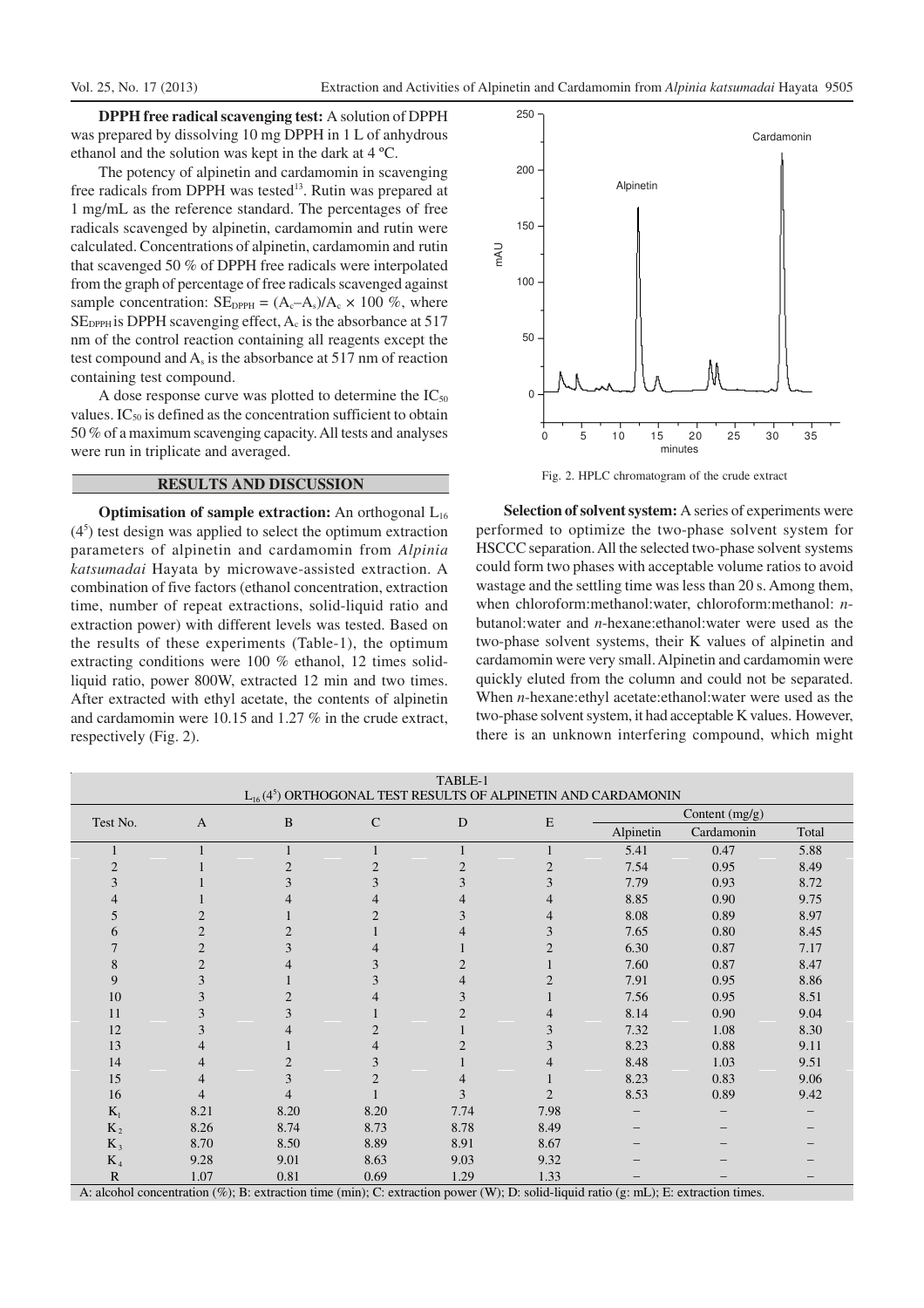interfere the separation. The K values of alpinetin, cardamomin and a main unknown interfering compound were measured and summarised in Table-2. Among them, when *n*-hexane:ethyl acetate:ethanol:water (5:6:5:5, v/v) were used as the two-phase solvent systems, the K values of alpinetin and cardamomin were 1.05 and 4.37, respectively. Although the K values were not in the optimum range of  $K = 0.5$ -2.0, the K value between the target compound and the main unknown interfering compound was suitable. Alpinetin and cardamomin could be well separated.

| TABLE-2<br>PARTITION COEFFICIENT (K) VALUES OF ALPINETIN,<br>CARDAMONIN AND A MAIN UNKNOWN INTERFERING<br>COMPOUND IN DIFFERENT PTOPORTION<br>OF n-HEXANE: ETHYL ACETATE: ETHANOL:<br><b>WATER SOLVENT SYSTEM</b> |                         |            |                                               |  |  |  |  |  |  |
|-------------------------------------------------------------------------------------------------------------------------------------------------------------------------------------------------------------------|-------------------------|------------|-----------------------------------------------|--|--|--|--|--|--|
| Proportion<br>(v/v)                                                                                                                                                                                               | K value of<br>alpinetin | cardamonin | K value of K value of interfering<br>compound |  |  |  |  |  |  |
| 1:1:1:1                                                                                                                                                                                                           | 0.71                    | 3.51       | 8.59                                          |  |  |  |  |  |  |
| 4:8:5:3                                                                                                                                                                                                           | 1.12                    | 2.19       | 0.65                                          |  |  |  |  |  |  |
| 2:4:3:2                                                                                                                                                                                                           | 0.84                    | 2.10       | 0.13                                          |  |  |  |  |  |  |
| 4:7:5:3                                                                                                                                                                                                           | 0.87                    | 1.83       | 1.57                                          |  |  |  |  |  |  |
| 5:6:5:5                                                                                                                                                                                                           | 1.05                    | 4.37       | 3.37                                          |  |  |  |  |  |  |
| 4:6:5:3                                                                                                                                                                                                           | 0.68                    | 1.67       | 1.79                                          |  |  |  |  |  |  |
| 10:12:10:9                                                                                                                                                                                                        | 0.87                    | 3.17       | 9.10                                          |  |  |  |  |  |  |
| 9:11:10:8                                                                                                                                                                                                         | 0.79                    | 2.41       | 2.14                                          |  |  |  |  |  |  |

**Optimization of separation conditions by high-speed counter-current chromatography:** The influences of separation temperature, flow rate of the mobile phase and revolution speed were investigated. Under the same conditions of revolution speed and flow rates, different temperatures (10, 20, 25 and 30 ºC) were tested. When the temperature was set at 10 and 20 ºC, the retention of the stationary phase was very small. When the temperature was set at 30 °C, the retention of the stationary phase was 41.79 %. But, cardamomin and the impurities could not be separated. When the temperature was set at 25 °C, the retention of the stationary phase was 51.11 %. Alpinetin and cardamomin could be well separated. Thus, 25 ºC was chosen as the separation temperature.

The flow rate of the mobile phase determines the separation time, the retention of the stationary phase and peak resolution<sup>14</sup>. The flow rate of mobile phase was adjusted from 1-3 mL/min. With a decrease the flow rate of the mobile phase, the retention of the stationary phase would increase and the separation would improve. However, it needed the longer separation time and the more mobile phase. When the flow rate was set at 2 mL/ min, the retention of the stationary phase was 51.11 % and alpinetin and cardamomin could be well separated.

The revolution speed of the coil tube had great influence on the retention of stationary phase and the use of a high rotary speed could increase the volume of the stationary phase retained in the column. However, high rotary velocity can damage the separation pipelines. In this experiment, the revolution speed was set at 850 rpm.

A 158.4 mg quantity of the crude extract was dissolved in 20 mL of both upper and lower phases (1:1, v/v) and separated according to the procedure described above. The upper phase was used as the stationary phase while the lower phase was used as the mobile phase in the head to tail elution mode. The

total separation time was about 400 min. The HSCCC fractions were analyzed by HPLC and their absorbance was measured to construct the elution curve (Fig. 3). Based on HPLC analysis and the elution curve of the preparative HSCCC, collected fractions were combined into different pooled fractions. A total of 14.47 mg of alpinetin and 1.72 mg of cardamomin was obtained and their HPLC chromatograms were shown in Fig. 3B-C. Based on the analytical curves of alpinetin and cardamomin, their purities were 99.01 and 97.71 % and their recoveries were 90.01 and 85.70 %, respectively.



Fig. 3. HSCCC chromatogram of the crude extract (A) and HPLC chromatogram of the purified product (B) and (C)

**Structural indentification:** The chemical structures of peak fractions separated by HSCCC were identified according to their melting points, UV, FT-IR, <sup>1</sup>H and <sup>13</sup>C NMR. The data of each peak fraction were provided below.

Peak 1 in Fig. 3A: colourless needles, m.p. 223-225 ºC, UV:  $\lambda_{max}$  (MEOH): 286 nm. FTIR (cm<sup>-1</sup>): 3375.21(OH),